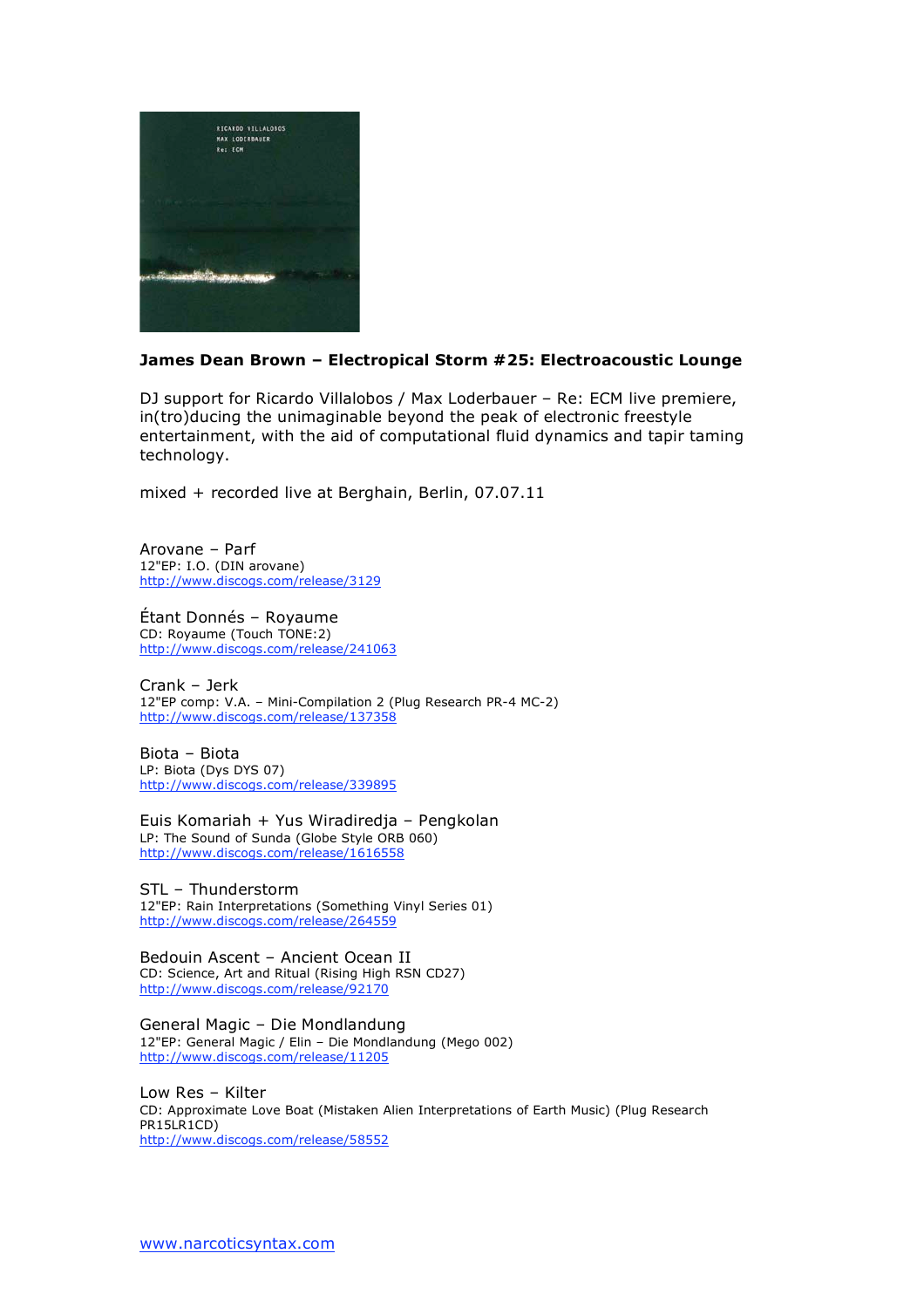David Chesworth – Control Room Piece LP comp: V.A. – New Music 1978/79 (Innocent NON-007) http://www.discogs.com/release/2339911

Autechre – Fold4, Wrap 5 CD: LP5 (Warp warpcd66/Rough Trade Germany rtd126.3461.2) http://www.discogs.com/release/571561

Bund Deutscher Programmierer – Einheit 4, Uebung 1.1 CD: Stoffwechsel (Rather Interesting RI 055) http://www.discogs.com/release/86745

Cassini Division – Luxor 12"EP: Cassini Division (Subdeviant Recordings 003) http://www.discogs.com/release/346075

Small Cruel Party – Stain on Pure Glass (excerpt) CD comp: V.A. – Tape a Break (Rund um den Watzmann BREAK 003) http://www.discogs.com/release/178997

Fetus Productions – Animals LP: Environmental (Foetus-4)

http://www.discogs.com/release/727991

Bedouin Ascent – Internal Bleeding

12"EP: Pavillion of the New Spirit (Rising High RSN 84) http://www.discogs.com/release/142366

Alec Empire – Walk the Apocalypse CD: Hypermodern Jazz 2000.5 (Mille Plateaux MP-23) http://www.discogs.com/release/7575

Thrush Nightingale (Luscinia luscinia) – Live at S. Lunden, Ottenby, Sweden, 25th of May 2001 LP: Love Two Times (Free Sound F.S.R 002) http://www.discogs.com/release/3551381

Bedouin Ascent – Fusion Hot Dog 12"EP comp: MLO, Wagon Christ, Bedouin Ascent – Slack Dog E.P. (Lo Recordings LO EP1) http://www.discogs.com/release/25096

Geins't Naït – Attention Un LP: L'Or'n Cät (Permis de Construire PER 006) http://www.discogs.com/release/235681

Burnt Friedman & Jaki Liebezeit feat. David Sylvian – The Librarian CD: Secret Rhythms 2 (Nonplace non 19) http://www.discogs.com/release/605922

STL – PSD Intro CD: For Eternity (Something CD Series 03) http://www.discogs.com/release/288465

Dunderhead – Black Beading 12"EP: The Bucksheesh EP (Worm Interface WI 008) http://www.discogs.com/release/384

Tweet – Drunk CD: Southern Hummingbird (The Goldmind, Inc./Elektra 7559-62777-2) http://www.discogs.com/release/1406500

Gojira LP comp: Sound Effects of Godzilla 1 (Toshiba EMI T23-1073)